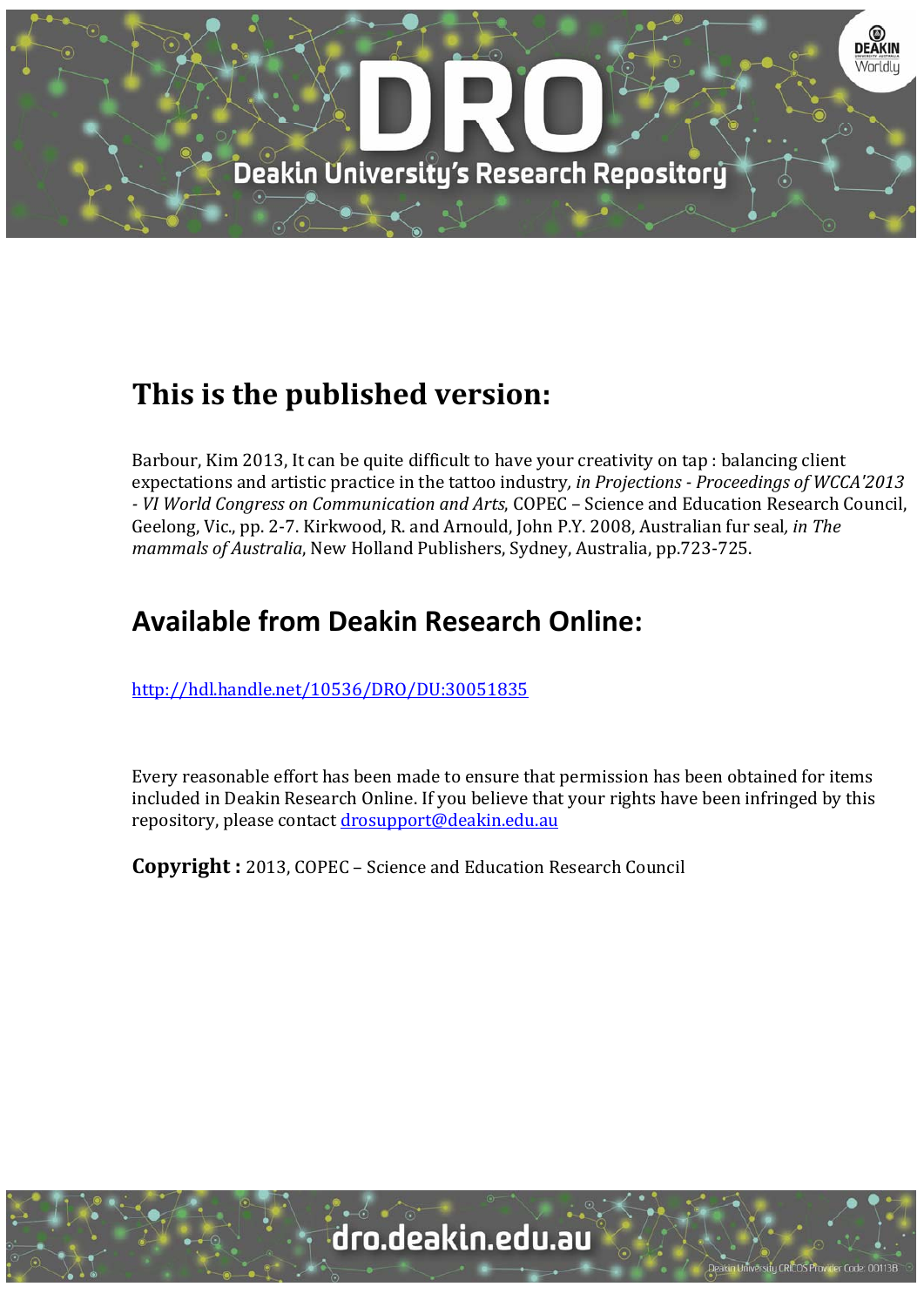### **"IT CAN BE QUITE DIFFICULT TO HAVE YOUR CREATIVITY ON TAP": BALANCING CLIENT EXPECTATIONS AND ARTISTIC PRACTICE IN THE TATTOO INDUSTRY.**

### *Kim Barbour<sup>1</sup>*

*Abstract Tattoo artists work in a commission structure. Their artistic practice, possibly more than in any other creative career, requires the complete approval of the client prior to the creation of the final work. An unsatisfactory tattoo cannot be on-sold, discarded or easily replaced. Rarely can a tattooer practice their art without external participation. Therefore, tattoo artists come up with a number of strategies to manage their client base to ensure that the art they are asked to create satisfies both the client and their own artistic skills and preferences. Drawing on phenomenological research conducted for my PhD investigating artistic persona, this paper will explore the strategies tattoo artists use to construct their portfolios, manage the tattoo consultation and design process, and develop their own artistic skills, in order to build a successful and rewarding career in the tattoo industry.*

*Index Terms Persona, Tattoo, Artists, Interpretive Phenomenological Analysis*

#### **INTRODUCTION**

Tattooing has been undergoing a significant renaissance for the past three decades, particularly in Western liberal democracies [1]. With the increase in popularity has come the partial breakdown of some of the stereotypes about tattoo enthusiasts and artists. Prior to the 1980s - and indeed ongoing today - much of the research conducted on tattooing focusses on elements of deviance and the profane, whether through linking tattooing to criminality [2] or to psychiatric issues of those who were considered to be self-harming [3]. (The exception to this trend occurs in studies of tattooing in Pacific, Asian, or African traditional cultural practice.) This project takes a different approach. Following Atkinson [1], I consider "the tattooed body is both a marker of social position…and a symbol of 'civilized' individuality". My focus in this paper is on the creators of tattoos, the tattoo artists.

In this paper, the experiences of two tattoo artists are used to explore the relationship between artist and client, and the strategic decisions and processes that tattoo artists use to manage that relationship. After describing the methodology of the wider research project from which this paper has been developed, I outline the relationship between tattoo and fine art. This is followed by an in-depth interpretation of the two tattoo artists/co-researchers

l

experiences in managing and developing a client base for their artistic practice. The strategies involved are designed to mitigate the different ways that tattoo artists are perceived, and the different expectations that they feel potential and even current clients have of the creative practice involved in tattoo art. Through the careful selection and display of images in online portfolios, the decision to specialise in a particular style, and the insistence on having considerable control over the design of the tattoo, artists balance having the need to please the tattoo recipient with their own interests and preferences for the work that they create.

#### **PROJECT BACKGROUND**

The research on which this paper is based comes from my doctoral study into artistic persona in physical and digitally networked spaces. Using an adapted form of Interpretive Phenomenological Analysis (IPA) [4], I am studying the experience of creating persona, exploring what it is like for artists to present themselves to the public in mediated ways. Along with tattoo artists, my Ph.D. research sample includes performance poets, craftivists, and street artists.

Applying phenomenology to the study of the human experience with digitally networked spaces is not unknown, but is certainly underutilised outside of psychology [5][6]. Phenomenological research "seeks to reveal and richly portray the nature of human phenomena and the experiences of those who live through them, taking into account the contexts in which these experiences occur and the subjective meanings participants give to particular situations" [7]. Saldana [8] comments similarly that the purpose of phenomenological research is "to come to an intimate awareness and deep understanding" of human experience, and involves revelations between research and participant of "what goes through one's mind and what one feels as the phenomenon occurs". This is distinct from the study of behaviour as seen in projects that utilise an ethnographic or anthropological methodology.

The choice of IPA as the phenomenological approach was made as "it attempts to explore personal experience and is concerned with an individual's personal perception or account of an object or event" [9], while also emphasising the role of the researcher in the co-creation of that account. Although IPA has been developed for use within psychology, the clarity of method and analytical process as described by its principle proponent Smith, which

<sup>&</sup>lt;sup>1</sup> Kim Barbour, PhD Candidate – School of Communication and Creative Arts, Deakin University, 221 Burwood Highway, Burwood, VIC 3125, Australia, kim.barbour@deakin.edu.au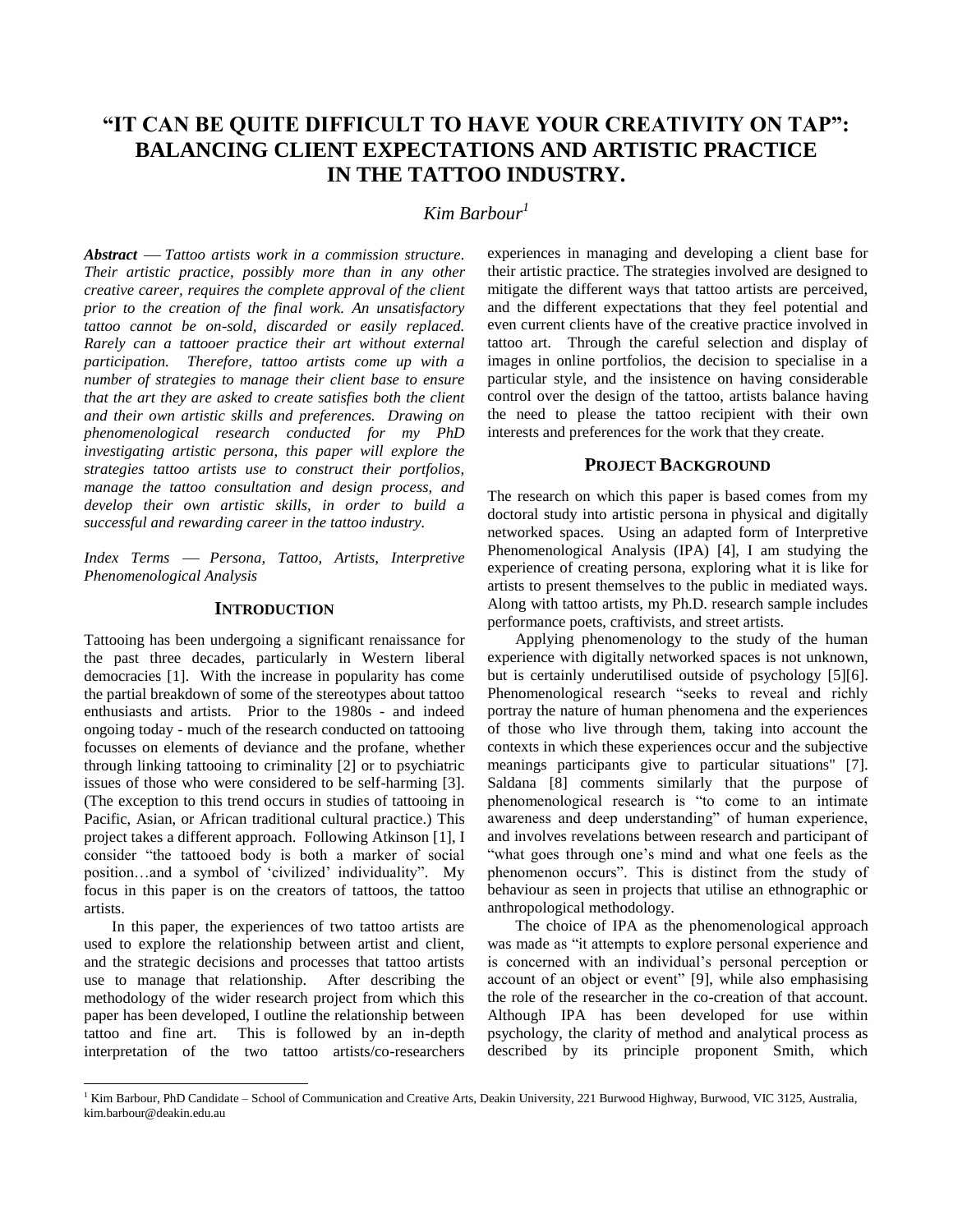emphasises deep analysis of individual transcripts followed by comparative interpretation of emergent themes, means that the methodology can be applied across disciplinary boundaries.

In my research, I am borrowing my artist-participants' experiences of constructing personas, both in physical spaces and in digitally networked and mediated spaces to develop a deeper understanding of how persona construction occurs, and how it is experienced. My discussion with the two tattoo artists who are participating in this research is presented here, focusing on themes of client management strategies that emerged through the interpretation of the interview transcripts. The peculiarities of the tattoo industry, explored further below, have given rise to strategic practices that are distinct from those used in the other creative practices investigated through this project. The phenomenological approach used here is directly responsible for the discovery of these differences.

#### **TATTOO AS ART**

In this paper, and in my wider research, I contend that tattoo is an art form. Indeed, in 'Are Tattoo's Art?' [10], Michaud comments "there is little or no reason to assume that a work, because it is a tattoo, shouldn't be considered art".

If we accept that what we understand as 'art', and particularly 'fine art', is in fact linked only by its ideological function, rather than by something inherent in the creative practice (see [11] for a comprehensive discussion of this idea), then we can clearly include tattoo within any defining structure of art. The tattooing community or industry has developed such that those features that once excluded the art form from the formal art world on the basis of class, taste and value - clearly ideological constructs - are now a defining features of what makes tattoos art, at least in those countries where tattooing has become acceptable for the affluent middle classes. Tattooing and tattoo collection has become an expression of individualism and taste in the same way that the creation and collection of the so-called 'fine art' paintings were an expression of individualism and taste in the 18th Century. Atkinson writes "The tattooed body both marks long-term 'civilized' cultural preferences to alter the flesh as part of 'doing' social identity, and signifies more recent social influence on body modification preferences arising from corporeal commodification, risk processes and technological innovation" [1].

The differences that exist between the way the art form is practised, such as practical considerations of the physical spaces in which tattoos are created, the canvas on which they are placed, and the ways in which they are displayed, are part of what makes tattooing such an interesting art form. The dependence of the artist on the end purchaser for the creation of the work - the canvas and the client being one and the same - means that the relationship between client and artist is intimately connected: the artist is inking their work directly onto the skin of the client.

Early commercial tattooing was based on 'flash' books and posters. These collections of drawings and photos, including designs for roses, skulls, daggers, butterflies, pinup girls, naval iconography, tribal designs, Chinese characters and love hearts, were displayed in the tattoo studios. Customers browsed through, selecting the image they wanted, and then directed the tattooist to apply the design in a particular space on their skin. In contrast, today most tattoo artists draw each tattoo in a co-creative process with the client, what is called 'custom' tattooing [1][12][13]. The emergence of custom tattooing as the standard within most studios has made it easier for tattoo to be considered art. Although these ostensibly unique designs may be variations on a theme, the same can be said of many other types of artistic practice, and should not stop us from accepting each piece as a valid work of art.

If we accept that (at least some) tattoos are art, then it is a logical extrapolation that (at least some) tattooers are artists, for art can only be made by artists: the modern understanding of art, developed since the 18th century, requires that art is an intentional practice  $[11][14]^2$ . However, the structure of tattooing is such that the artist is subsumed to a large extent within the industry. Structured around an informal apprenticeship-mastery system, discussed further in the next section, tattoo artists usually operate out of a fixed location or studio and with fixed hourly rates. The production of the actual art work occurs only with the co-presence of the client, who it could be argued cannot see, feel or experience the final product until well after it has been affixed to their skin, after the swelling has gone down and the scabs have healed. However, the client is intimately involved in the creation of the work, and sees, feels and experiences the creative process in a way not often replicated in other forms of creative practice. In addition, the work will continue to change, stretch, age, fade and distort with the client. It requires a tremendous leap of faith on both sides to enter into this agreement. For the artist to continue to enjoy their work, to continue to value the process and extend themselves creatively, they must find a way to ensure their creative preferences and those of their clients are synchronised. Rubin describes this relationship for tattoo artists who work in custom tattooing:

Eschewing conventionalised designs, artists well versed in the history and ethnography of tattoo, technically skilled and conceptually innovative, increasingly mediate processes of deep introspection for their clients. Conversely, the uniquely personalized visual results of these highly individualized explorations have been characterized as comprising the hallmarks of a 'new tribalism', a bond of aesthetic elitism which cuts across considerations of class, sex, and age. [12]

l

 $2^2$  This does not mean that all those who create tattoos are artists, nor that every tattoo is an art work - we do not consider house painters as artists, despite their use of the same essential tools as the painter of portraits, landscapes, or abstracts [15]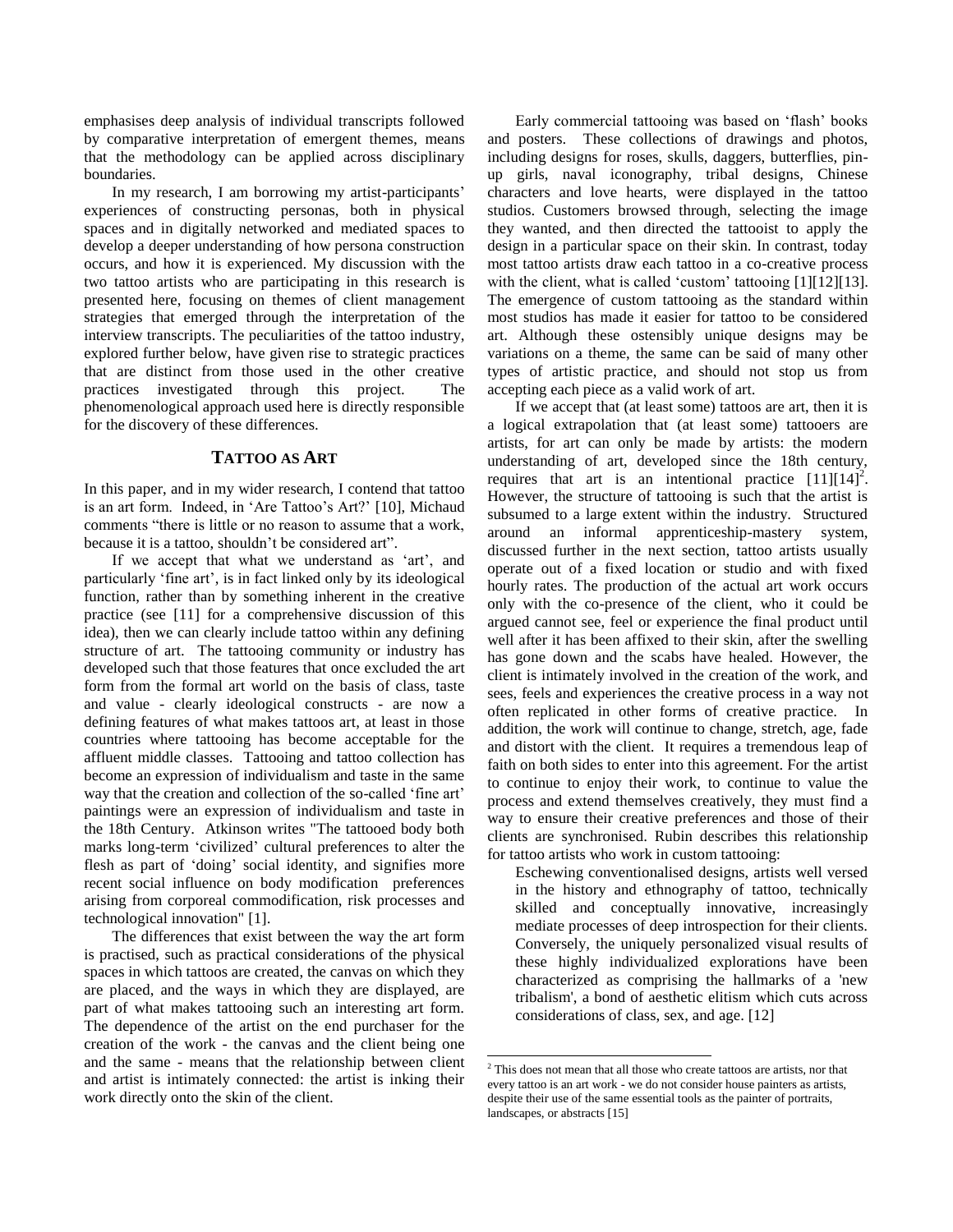Negotiating the tattoo design and creation processes drives the client management strategies that are discussed below.

#### **CASE STUDY**

The two tattoo artists, Benjamin Laukis and Amanda Cain<sup>3</sup>, who are involved in this research project are currently based in Melbourne, Australia, and were approached as a result of their participation in the April 2012 Rites of Passage Tattoo Convention and Arts Festival [16].

Benjamin was trained in the Sunshine Coast before moving to Melbourne mid-2012, and is a specialist in realist tattooing - portraits and pictorial work that have depth and perspective. An avid convention attendee, Benjamin has won (and continues to win) a large number of awards and trophies for his work at these events, most recently best small and best medium colour tattoo at the 2012 Melbourne Tattoo and Body Art Expo, and best portrait at the 2012 UK Tattoo Jam. Benjamin and I spoke about his experiences as a tattoo artist in an interview conducted in a Melbourne inner city cafe in July 2012, shortly after his relocation to the city and prior to him beginning work in his new studio.

Amanda is a specialist in what is called the neotraditional tattoo style. Her work tends to be illustrative and colourful, drawing on traditional tattoo iconography. Amanda met me in her studio between appointments, and talked openly about the frustrations and successes she's encountered thus far in her career. She also explored her desire to engage with other art forms, and her frustrations balancing her work life with her other artistic pursuits. It is from Amanda that the title of this paper came, saying 'It can be quite difficult to have your creativity on tap, and be expected to produce and get it right, and you'll be happy with it, the client's happy with it'.

Learning to tattoo is generally achieved through an apprenticeship, in a studio with an experienced tattoo artist. Without a standardised qualification system, the length, style and process that each apprentice goes through differs within each studio, and with each tattoo artist who is training the apprentice [17]. However, a basic structure can be seen. Apprenticeships generally last around 4 years, and for at least the first year the apprentice is what Amanda describes simply as the 'shop bitch'. The newcomers draw, clean, make up and break down equipment, observe, and clean some more.

For Benjamin, the tattoo apprenticeship was his second - prior to entering tattoo, he completed a formal sheet metal apprenticeship - and his tattooing apprenticeship lasted 'just over four years' before he moved on. He'd been invited to join the studio as an apprentice after the owner, who was also his tattooist, saw Benjamin's drawings - it was not a career he sought out, but suited him nevertheless. As a graffiti artist, he was already working within visual art, and

 $\overline{\phantom{a}}$ 

tattoo allowed him to make this a paying career. He began tattooing people around nine months into the apprenticeship, starting on his boss then moving to volunteers. Our discussion coincided with Benjamin's move from the Gold Coast to Melbourne, a shift he saw as making it possible to work with a wider variety of people and techniques, as he feels that the industry is more developed in Melbourne.

Amanda, having already begun and abandoned several creative careers, started a tattooing apprenticeship in what she describes as a 'very … *suburban* shop' - suburban here is descriptive of lower socio-economic clientele, and artists who work primarily in flash, rather than custom - after responding to a job advertisement that her mother found in the newspaper. However, despite being encouraged to tattoo on customers within six months of starting the apprenticeship, Amanda left her position before the first year was out, as 'I knew what I was learning wasn't right'. Her first tattoo, on a shop regular, was one where 'there wasn't much damage I could have done', recolouring a tribal style tattoo. When her second client, a motorcycle club member, passed out three times while getting an arm band tattoo, she realised she had no idea if that was a regular response to being tattooed. She comments 'whilst I was really excited about being a tattooer, I knew I wasn't learning the right information so my conscience got a hold of me, and I got the hell out of there'. After around four years of waiting for the right apprenticeship opportunity to come up, Amanda was employed by a studio in St Kilda, Melbourne. Having received from the second apprenticeship the training she didn't feel she got in her first, she was confident enough to travel, further developing her skills and techniques working 'in a bunch of shops overseas', before settling in Sydney.

Although Amanda and Benjamin had different pathways into their careers as tattoo artists, their overarching experiences show similar strategies for client management which allow them to satisfy both their own creative preferences and their client expectations. These strategies have been developed to help balance the inherent contradiction between their role as a creative artist, and as a creative worker commissioned to create a specific visual outcome.

#### **CLIENT MANAGEMENT STRATEGIES**

Within tattoo art, there is an inherent contradiction between the artist as a skilled professional who creates unique pieces of art, and the artist as a trades-person, there simply to fulfil a commissioned artwork. This contradiction generates a lot of the frustration with clients. On the one hand, artists are expected to be 'creative on demand', to come up with unique designs and to have a signature style. This style is, after all, what attracts clients to that particular artist in the first place. On the other hand, artists are also expected to have a level of skill in all styles, to complete work on demand, and to meet client expectations despite pressures of time and working under difficult conditions. London tattoo artist Alex Binney

<sup>&</sup>lt;sup>3</sup> Participants' real names are used with their permission and in line with the Deakin University Human Research Ethics Committee approval granted to the research project.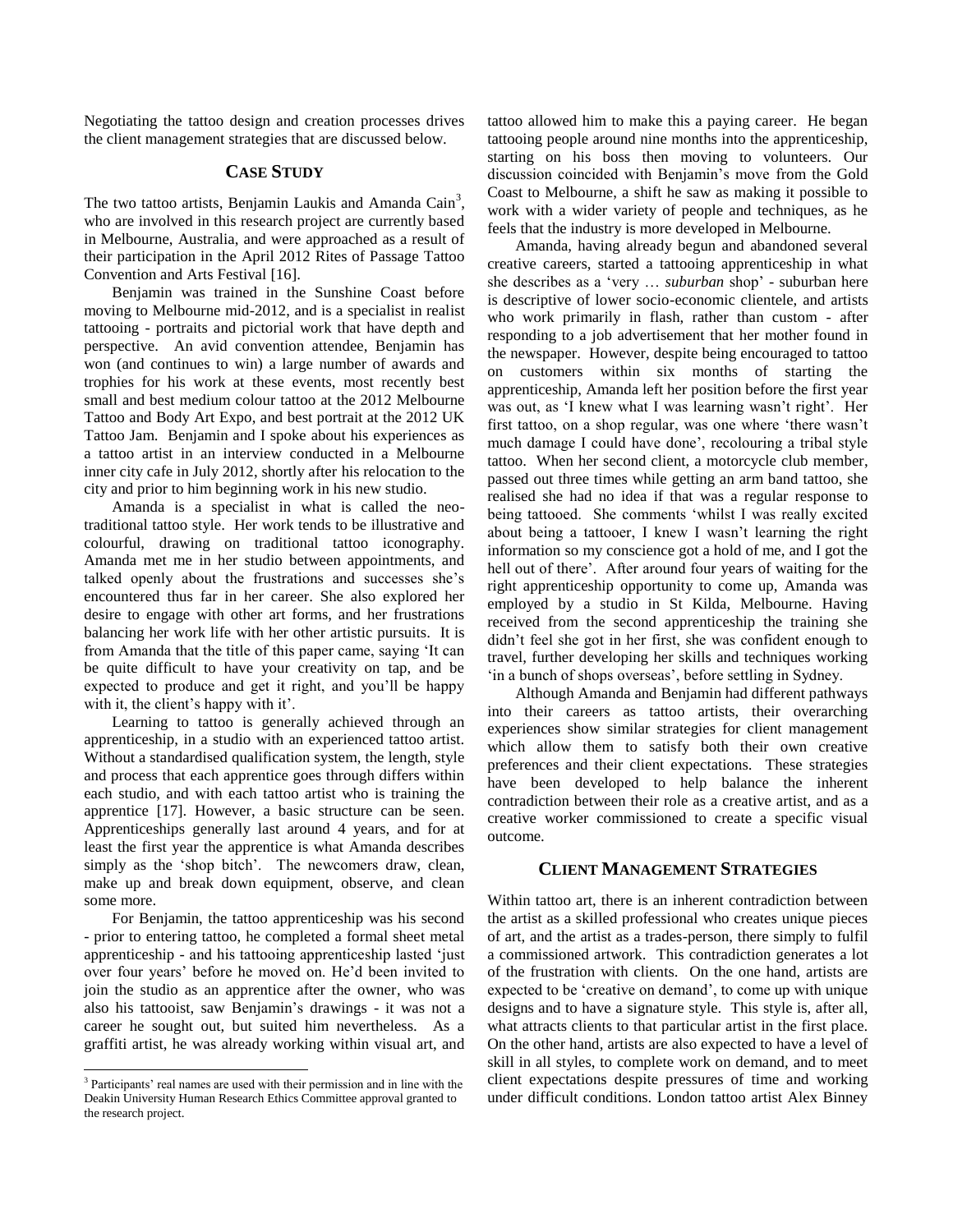explains that in his view "Real tattooing cannot be about the tattooer - it's about them in part but it has to be about the client. Otherwise it is self-indulgent crap and a lot of tattooing is like that… Tattooing is about something broader than the individual tattooist" [18].

One way of trying to mitigate this experience of contradiction is to create a comprehensive portfolio of imagery indicating the types of work that an artist does. Amanda comments that 'people are really visual. If they don't see it, they can't imagine it, and if they haven't seen you do it, then they generally don't ask you to do it'. Therefore, she says 'I deliberately put out what I want to get back', because she has noticed that 'people seem to be attracted to whatever you put out. So whatever I put out online I seem to get more and more requests for. So I get a lady wearing an animal hat, and the week later all of the sudden three other people want it'. By creating a digital portfolio that focuses on images of the styles of work that she currently enjoys doing, she helps to direct potential customers towards a style and specialisation from which she will get creative satisfaction. Benjamin does the same thing, saying 'I try and focus on photographing pieces that help my portfolio, as far as going the way of trying to specialise in particular styles'. Both carefully select images for their online portfolios - either on their shop websites, or on their own social media platforms - to reflect their preferred style. Benjamin comments that he still photographs 'some of the illustrative side' but that 'I try and focus on photographing pieces that will help my portfolio, as far as going the way of trying to specialise in particular styles'.

 Through careful selection of images to put in their portfolios, both Amanda and Benjamin are able to create not only an understanding of their specialisation with clients, but also direct people to request particular types or visual themes for their tattoos. This process of selection and display of images in online portfolios is an example of Goffman's impression management, where the 'front stage' [19] is carefully set to encourage a specific interpretations by the audience.

This stylistic specialisation works to balance the need for creative control with the expectations of outcomes that come from the client. One of the elements of the tattoo artist's experience is being treated as a trades-person rather than an artist by clients. Amanda calls this being 'the vessel', where the tattooer is someone who 'just puts the artwork on'. Although some clients seem more aware of the tattooers role as an artist, Amanda describes the more common situation, where the client seems to be saying 'I'm paying you to do it, do it… You haven't eaten, you haven't gone to the toilet, I don't care, get it done'. This understanding of tattoo-as-trade is supported by the structure of the tattoo industry as a whole. In addition to the system of apprenticing under a master, the whole structure of the industry is essentially commission based. Amanda summarizes this: 'You give me a quote, I'm giving you money, and you'll get the job done. You told me it would be

two hours, it will be two hours. You know? … There seems to be no room for variables.' Although commission structures work in similar ways in other types of creative practice, working tattoo artists cannot operate without them, unless the artist only tattoos him/herself. In all other tattooing situations, the primary audience for the work, the purchaser, the tattooed, is intimately involved in the process. A tattoo artist cannot practice purely for their own satisfaction. It is this experience of the absolute necessity of balancing personal creative satisfaction with the expectations - both creative and practical - of the client that separates tattoo artists from other creative practitioners.

The importance of this distinction can be seen when comparing Amanda and Ben's experiences as tattoo artists as a part of this collaborative process, with the myth of the artist as a hero which developed in the  $18<sup>th</sup>$  Century out of Romanticism and the Enlightenment in Europe [20][21]. The artist as described in the myth is transgressive, bohemian, sensitive, and inspired [22], working in fits and starts. Often unrecognised in their own time, the mythical artist genius struggles on in solitude despite setbacks and poverty. Because of the systems of apprenticeship, trade conventions, and awards, when matched with an hourly rate and a fixed physical location (the tattoo studio), tattoo artists seem far removed from this myth of the artist as hero. However, despite the apparent differences in working conditions from traditional fine art forms, the types of work created are what distinguish the tattooer as an artist.

Both Benjamin and Amanda have a particular style in which they prefer to work. Although most tattoo apprentices are taught to be proficient in a range of styles (just as art schools will teach their students a diversity of practice), most tattoo artists will end up working and being known for a particular type or style of work. For Benjamin, this is 'realist, portrait stuff'. The challenge of this style is something that Benjamin thrives on, saying that 'portrait is sort of like the hardest thing to do… I just like rendering 3D shapes rather than just flat'. He mentions that he does do some 'illustrative' and 'comic book inspired stuff' as well as his specialist style. Similarly, although Amanda's work tends more towards neo-traditional pictorial tattoo style, she does have a second specialisation in script tattooing. What ties these two artists together, despite their very different aesthetic styles, is their determination to specialise. However, this is by no means universally successful, with Ben and Amanda saying they're contacted 'all the time' to do work outside of the styles they promote through their digital portfolios. Although these two artists are trained and experienced in a range of styles, and are skilled enough to do a good job in most types of work, they use stylistic preferences to maintain their own interest and satisfaction in the artwork they create.

The idea of tattoo artists driving trends is certainly not new within the industry. In the past, this would be done through 'flash' folders, collections of drawings from which a client would choose their tattoo. Amanda has seen the